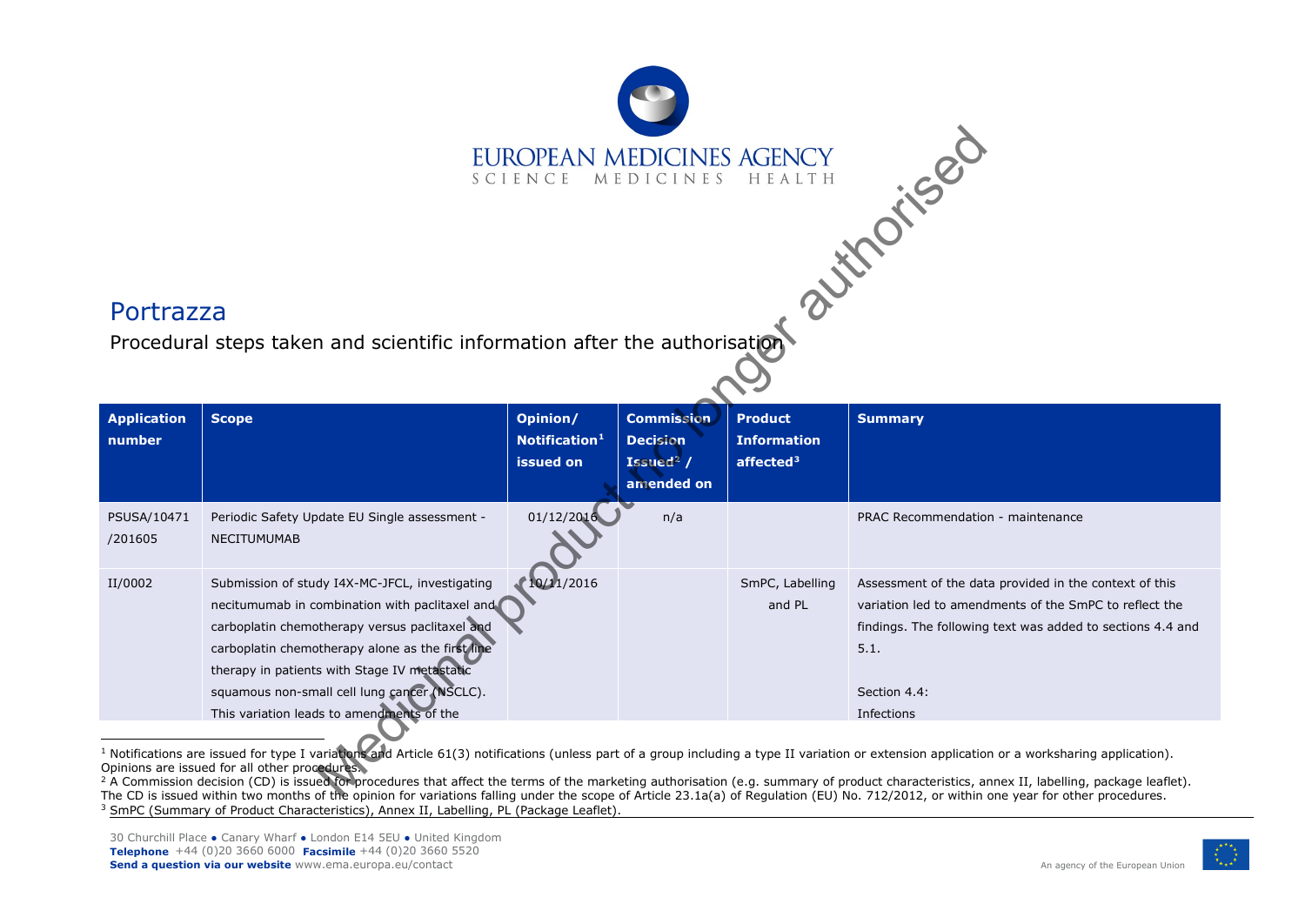Product Information: sections 4.4 and 5.1 of the SmPC were updated to reflect the findings of the study submitted. The update is being reflected in the PL.

C.I.13 - Other variations not specifically covered elsewhere in this Annex which involve the submission of studies to the competent authority cinal product no longer au

In a phase 2 clinical trial investigating necitumumab in combination with paclitaxel and carboplatin versus paclitaxel and carboplatin alone as the first¬ line therapy in patients with Stage IV metastatic squamous NSCLC, an increased rate of infections was observed early after start of treatment, which led to subsequent infectious complications such as pneumonia and/or sepsis. A similar observation was made in a clinical trial investigating necitumumab in combination with pemetrexed and cisplatin versus pemetrexed and cisplatin alone as the first line therapy in patients with advanced non squamous NSCLC. Special attention should be given to patients with clinical evidence of concomitant infectious conditions including early signs of active infections. Treatment of any infection should be initiated according to local standards.

## Section 5.1:

In a phase 2 clinical trial investigating necitumumab in combination with paclitaxel and carboplatin versus paclitaxel and carboplatin alone (106 versus 55 patients, 2:1 randomisation) as the first line therapy in patients with Stage IV metastatic squamous NSCLC, a higher rate of death, including death due to infection, was observed for the necitumumab plus paclitaxel/carboplatin arm during the first 4 months (see also section 4.4), with a later trend towards improved survival after 4 months. The overall survival hazard ratio [HR] was 0.83 [0.55, 1.52]. The PL was amended accordingly.

IB/0006 B.I.a.2.a - Changes in the manufacturing

process of the AS - Minor change in the manufacturing process of the AS

25/10/2016 n/a